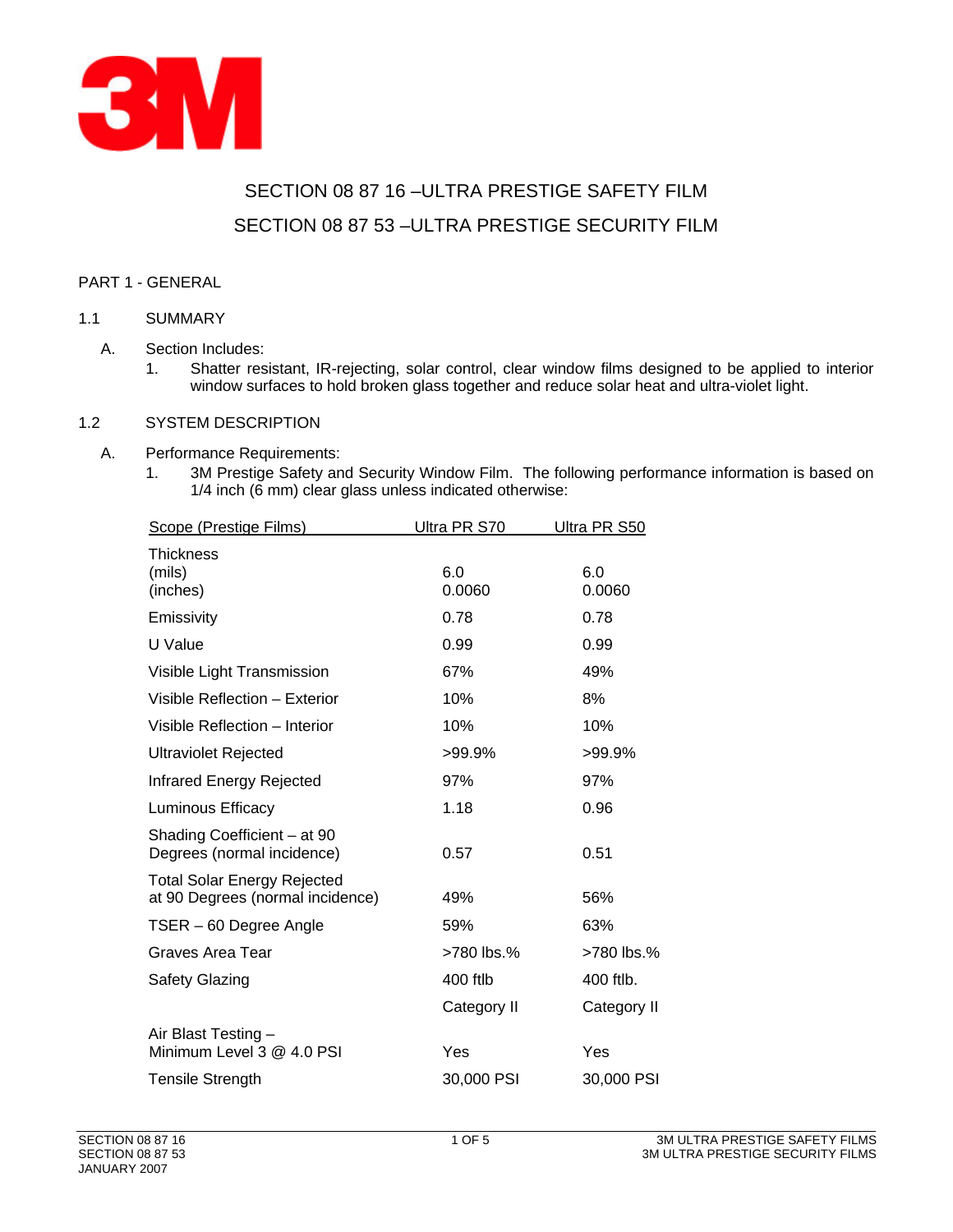

| Young's Modulus (PSI)           | 500k PSI | 500k PSI   |
|---------------------------------|----------|------------|
| PPT (Puncture Propagation Tear) | 7.5 lbs. | $7.5$ lbs. |
| Elongation                      | 130%     | 130%       |
| Break Strength (Per inch width) | 120 lbs. | 120 lbs.   |

- B. Film Attributes: The following attribute information is based upon 1/4 inch (6 mm) clear glass unless indicated otherwise:
	- 1. Emissivity: Emissivity of non-adhesive surface of film shall be 0.78 nominal when measured using Devices & Services Emissometer Model AE at or near room temperature. Provide laboratory data of emissivity and calculated window "U" Values for various outdoor temperatures based upon established calculation procedure defined by the 1997 ASHRAE Handbook of Fundamentals, Ch. 29, or Lawrence Berkeley Laboratory Window 5.2 Computer Program.
	- 2. U Value: 0.99 nominal when measured per test procedures described in Emissivity paragraph.
	- 3. Visible Transmission: 66 percent nominal when measured with integrating sphere spectrophotometer, ASTM E-903, and calculated per ASTM E-308 using Standard Source "C" for average daylight.
	- 4. Visible Reflection, Exterior: 10 percent nominal total luminous reflection from glass surface when measured with an integrating sphere spectrophotometer as referenced by ASTM E-903 and calculated per ASTM E-308 using Standard CIE Source "C" for average daylight.
	- 5. Visible Reflection, Interior: 9 percent nominal total luminous reflection from film surface when measured with an integrating sphere spectrophotometer, ASTM E-903, and calculated per ASTM E308 using Standard CIE Source "C" for average daylight.
	- 6. Ultraviolet Light Transmission: 0.1 percent total transmission of solar ultraviolet radiation of air mass equals 1.5 over spectral range of 3000 to 3800 angstroms when measured with an integrating sphere spectrophotometer, ASTM E903.
	- 7. Infrared Energy Rejected: Not greater than 3 percent IR transmission when measured between 900 and 1000 nanometers.
	- 8. Luminous Efficacy: 1.16 nominal (defined as ratio of visible light to shading coefficient).
	- 9. Shading Coefficient: 0.57 nominal, 0.50 at 60 degrees F (15.5 degrees C), measured per ASTM E903 and computed per established procedures defined by The 1997 ASHRAE Handbook of Fundamentals.
	- 10. Total Solar Energy Rejected Normal and 60 Degree Angle: 49 percent nominal, 59 percent at 60 degrees F (15.5 degrees C), measured per ASTM E903 and computed per established procedures defined by The 1997 ASHRAE Handbook of Fundamentals.
	- 11. Adhesive System: High mass, optically clear, pressure sensitive, weatherable, acrylate adhesive applied uniformly over surface opposite abrasion resistant coated surface.
	- 12. Flammability: Class A Interior Finish for Building Materials for both Flame Spread Index and Smoked Development Values per ASTM E-84.
	- 13. Abrasion Resistance: Surface coating resistant to abrasion, with less than 5 percent increase of transmitted light haze will resulting per ASTM D1044 using 100 cycles, 500 grams weight, and CS10F Calbrase Wheel.
	- 14. Tear Resistance: Minimum tear resistance value of 780 pounds by x percent) when measured per ASTM D1004 (Graves Area Tear Test) at 20 inches per minute (508 mm per minute).
	- 15. Safety Glazing: The film, when applied to either side of window glass, shall pass a 400 foot-pound impact when tested per CPSC CFR16, Part 1201 Category II and shall pass accelerated weathering test requirements for both tensile strength and peel strength.
	- 16. Large Scale Explosive Blast Testing: The film, when applied to glass, shall meet a minimum performance level of 3b (or better) when open-air blast tested to a minimum of 4.0 PSI with 28/msp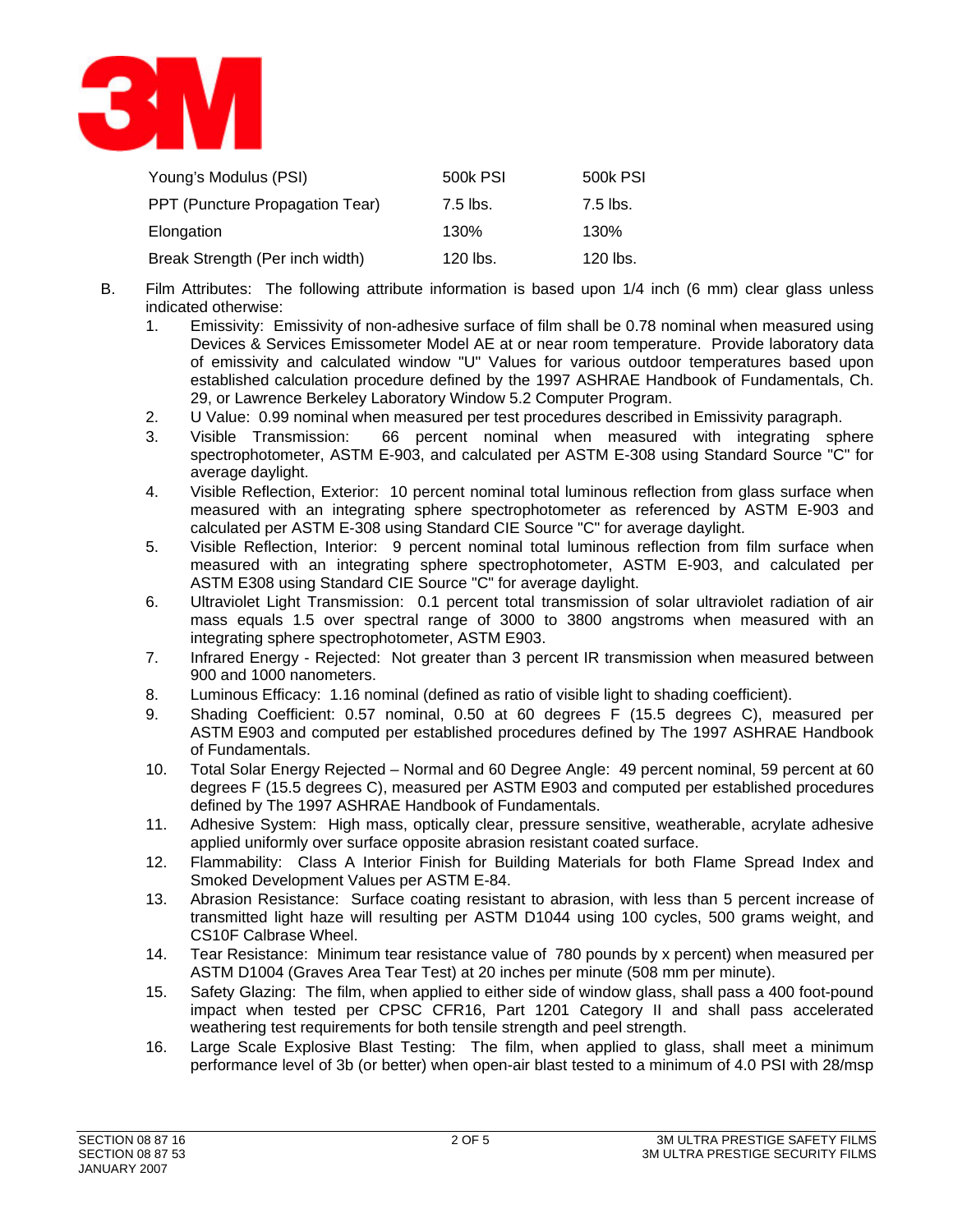

peak-over pressure and tested per GSA Test Standard Protocols, which is an adaptation of ASTM F1642-96.

- 17. Tensile Strength: Average tensile strength of 30 kpsi when tested per ASTM D882-95a.
- 18. Young's Modulus (PSI): Nominal Young's Modulus of 500 kpsi when tested per ASTM D-882-95a.
- 19. PPT (Puncture Propagation Tear): Average PPT value of 7.5 pounds when tested per ASTM D-2582-93.
- 20. Elongation: Average elongation of 130 percent when tested per ASTM D-882-95a.
- 21. Break Strength (per 1 inch width): Average break strength of 120 pounds per mil of film thickness.

#### 1.3 DELIVERY, STORAGE, AND HANDLING

- A. Manufacturer will ensure proper quality control during production, shipping, and inventory, clearly identify and label each film core with product designation and run number.
- B. Deliver materials to project site with manufacturer's labels intact and legible.

#### 1.4 QUALITY ASSURANCE

- A. Dealer and Applicator Qualifications: Provide documentation that dealer and applicator are authorized by manufacturer of window film to install window films.
	- 1. Provide reference list of 10 projects of similar size on which applicator has installed window films. Include on the following:
		- a. Name of buildings.
		- b. Name and telephone numbers of management contacts.
		- c. Types of glass.
		- d. Types of film.
		- e. Amount of film installed.
		- f. Dates of completion.
	- 2. Upon request, provide Glass Stress Analysis of existing glass and proposed glass/film combination as recommended by film manufacturer.
	- 3. Upon request, provide application analysis to determine available energy cost reduction and savings.

#### 1.5 WARRANTY

- A. Warrant materials and workmanship for 15 years against defects after completion and final acceptance of Work.
	- 1. Repair defects from faulty materials or workmanship developed during guarantee period, or replace with new materials, at no cost to Owner.
	- 2. Warranty covers the following:
		- a. Film will maintain solar reflective properties without cracking, crazing, delaminating, peeling, or discoloration.
		- b. Glass failure due to thermal shock fracture of glass (maximum value of \$500.00 per window) provided film is applied to recommend types of glass and failure occurs within 60 months from start of application. Glass failures shall be reviewed by film manufacturer prior to replacement.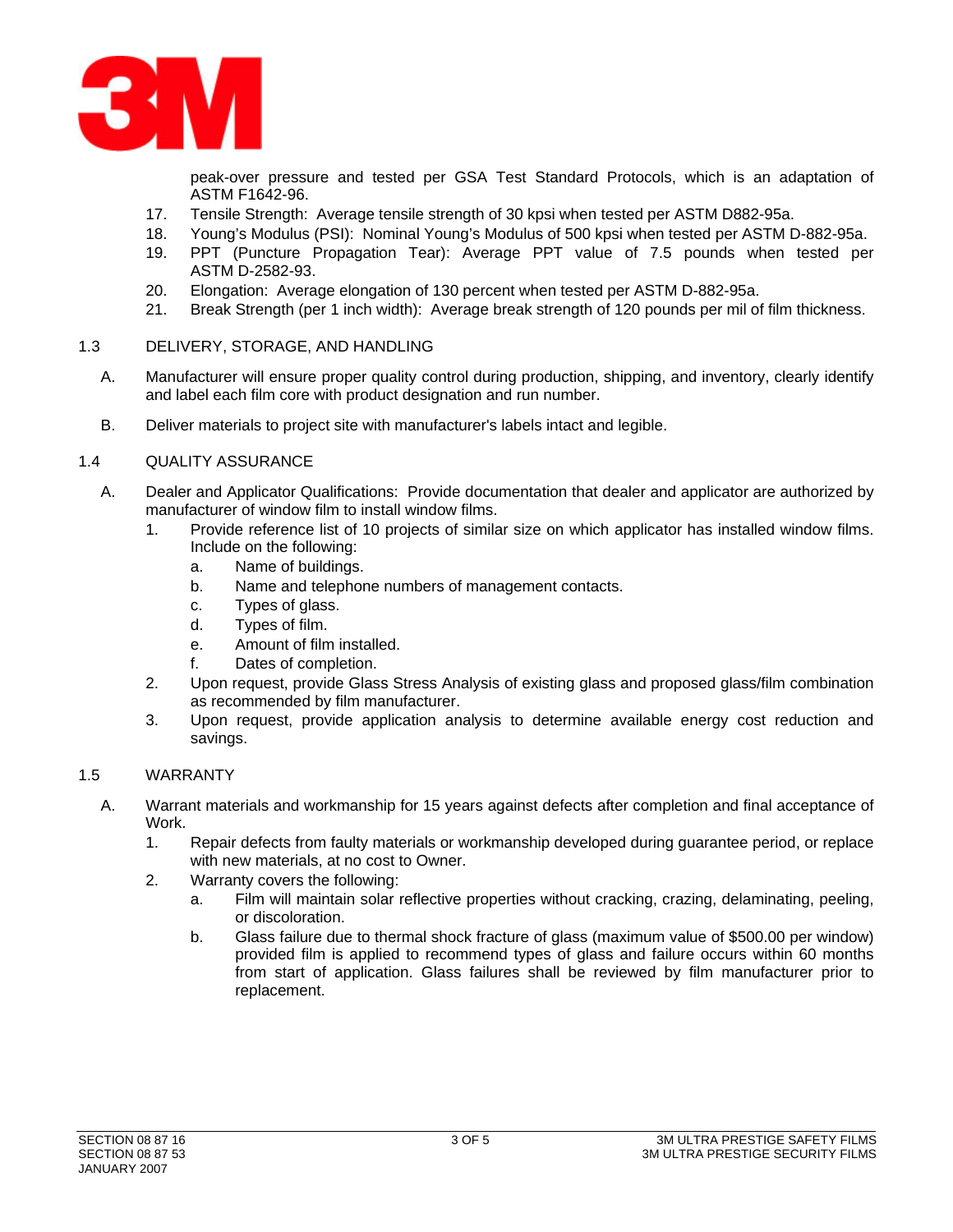

#### PART 2 - PRODUCTS

#### 2.1 MANUFACTURER

- A. Subject to compliance with requirements, provide projects from the following manufacturer:
	- 1. 3M Company
	- 2. Distributed through: Energy Products Distribution
	- 3. 9223 Harford Road, Baltimore, MD 21234
	- 4. Point of Contact: Manny Hondroulis, 1-800-537-3911, mhondroulis@epdwindowfilm.com

#### 2.2 MATERIALS

- A. Film Material: Film material consists of an optically clear, micro-layered, polyester film laminated to different clear multi-layered polyester film containing at least 220 layers with an acrylic pressure sensitive adhesive on 1 side and durable acrylic abrasion resistant coating on the other side. Films contain no metals, but so contain infrared-absorbing carbon, metal oxide particles, or both.
	- 1. Film Color: Clear, containing no metal coatings or dyed polyesters.
	- 2. Provide uniform film, without noticeable pin holes, streaks, thin spots, scratches, banding, or other optical defects. Variation in total transmission across width, at any portion along length, shall not exceed 2 percent over average. Provide film with no evidence of coating voids.
	- 3. Film Thickness: Nominal thickness of 6.0 mils (0.006 inches).

#### SPECIFIER NOTE: RETAIN APPROPRIATE FILM TYPE IN SUBPARAGRAPH BELOW. DELETE FILM TYPE NOT REQUIRED.

- B. Acceptable Products: Safety and Security Films, 3MTM Ultra Prestige Safety and Security Window Film.
	- 1. Prestige Films Ultra PR S50.
	- 2. Prestige Films Ultra PR S70.

#### PART 3 - EXECUTION

#### 3.1 EXAMINATION

SPECIFIER NOTE: RETAIN APPROPRIATE PROJECT OPTION IN PARAGRAPH BELOW. DELETE OPTION NOT REQUIRED FOR PROJECT.

A. Examine glass surfaces to receive film and verify that they are free from defects and imperfection, which will affect final appearance. Correct and note such deficiencies to [**Owner**] [**Architect**] prior to commencing film application.

#### 3.2 PREPARATION

- A. Use protective tarps and drop cloths to cover interior finishes near window.
- B. Clean window and window framing thoroughly with neutral cleaning solution. Blade inside surface of window glass with industrial razors to insure removal of foreign contaminants.
- C. Place towel or other absorbent material on widow sill or sash to absorb moisture accumulation generated by film application.

#### 3.3 INSTALLATION

A. Install window films per manufacturer's written instructions.